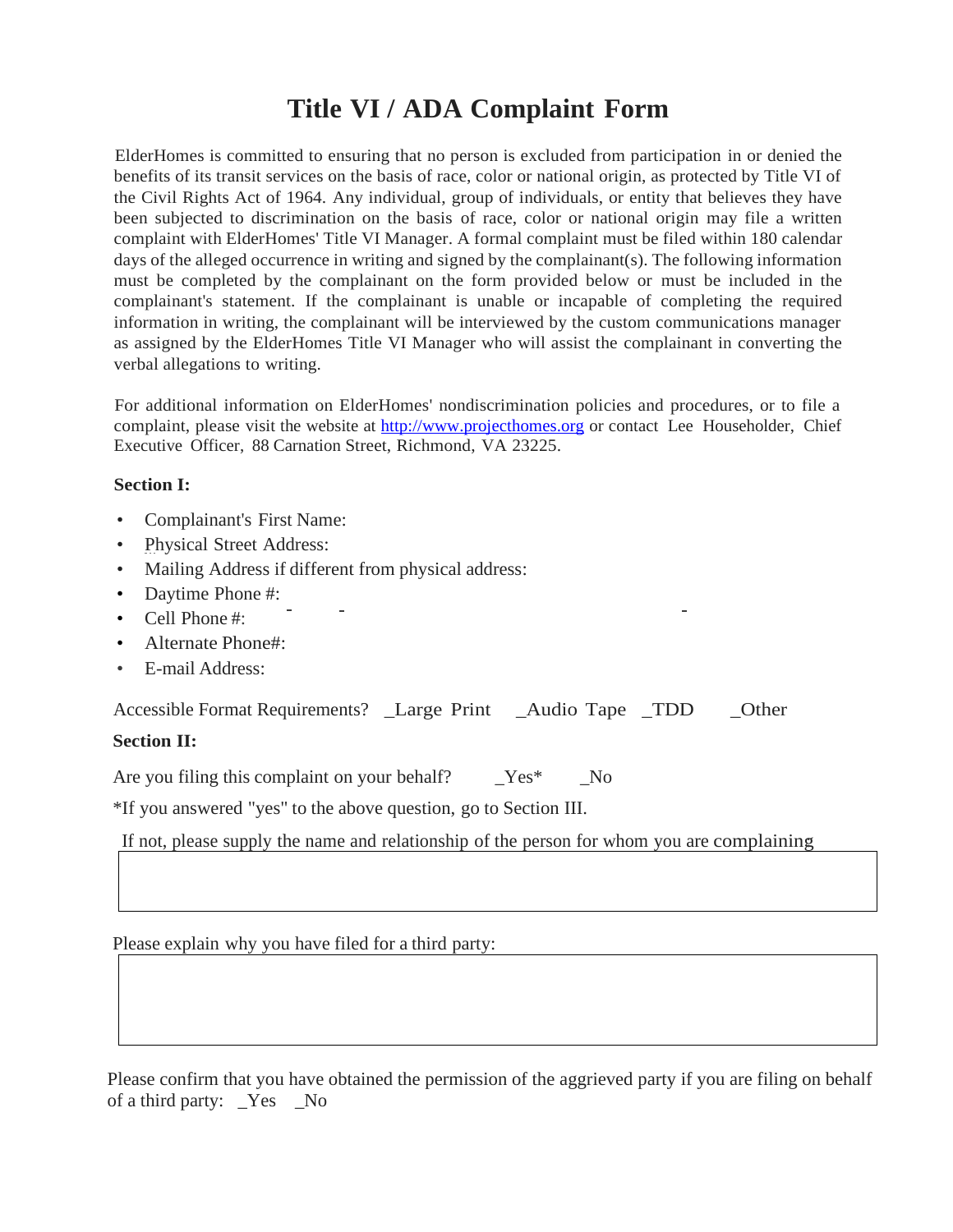# **Section** III:

I believe the discrimination I experienced was based on (check all that apply):

- o Race
- o Color
- o National Origin
- o Disability

Date of Alleged Discrimination (MM/DD/YYYY):

Explain as clearly as possible what happened and why you believe you were discriminated against. Describe all persons who were involved. Include the name and contact information of the person(s) who discriminated against you (if known) as well as names and contact informationof any witnesses. If more space is needed, please use the back of this form.

# **Section IV:**

Have you previously filed a Title VI complaint with this agency? \_Yes \_\_No

# **Section V:**

Have you filed this complaint with any other Federal, State, or local agency, or with any Federal or State Court? Tes No

If yes, check all that apply:

- o Federal Agency:
- o Federal Court:
- o State Court:
- o State Agency:
- o Local Agency: